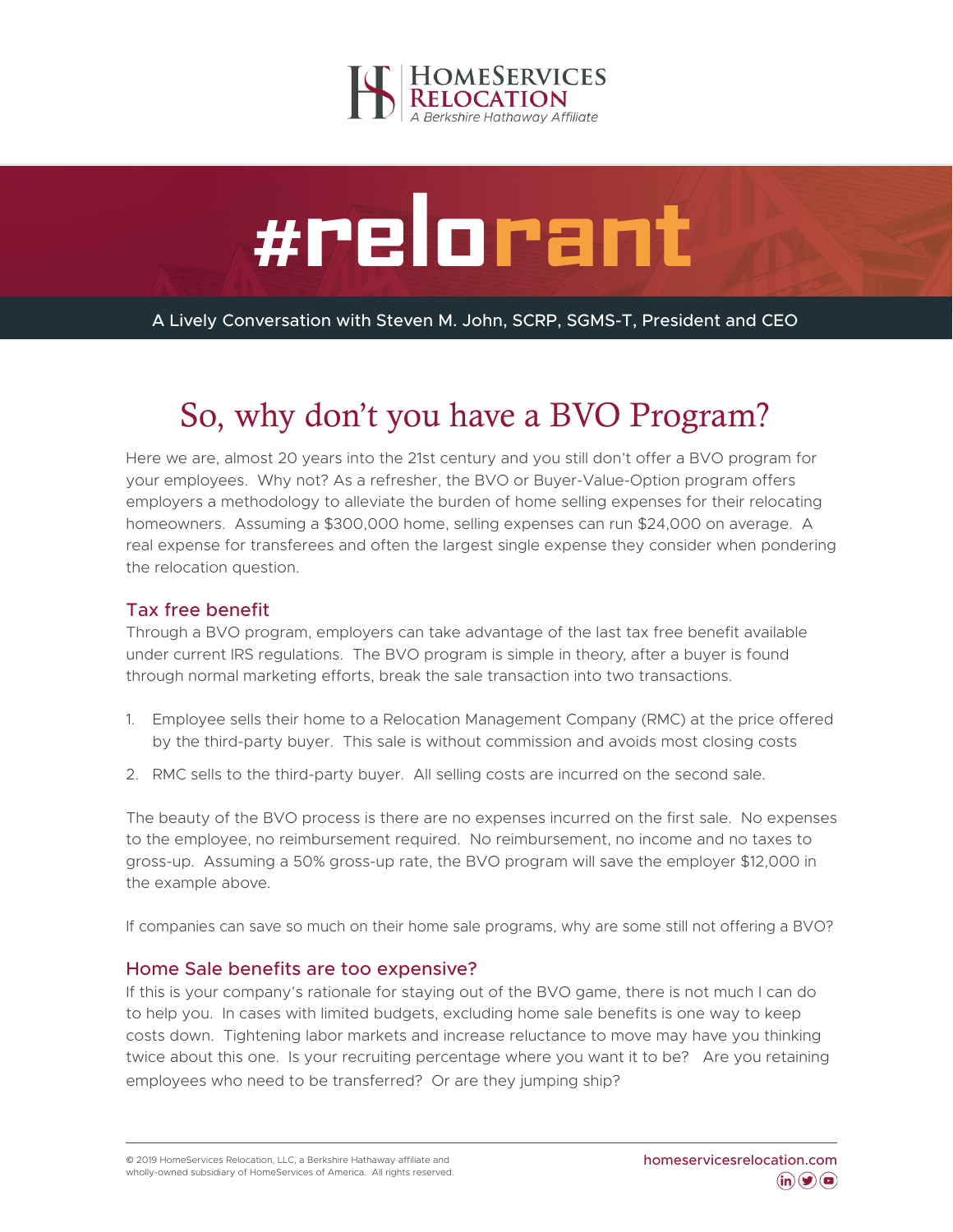

In some cases, employers have addressed the cost issue by limiting home sale benefit categories or capping overall dollars allowed. This is potentially the worst possible approach. Once the employee is required to bear even a dollar of the home sale expense, any reimbursements made after that is taxable. Remember, the tax-free nature of the BVO program results from having two transactions, in which no expenses are incurred on the first transaction. If you are reimbursing the employee for costs, that means expenses were incurred by the employee and reimbursements are therefore taxable. For example, the program may allow for reimbursement of commissions only, with the intention of saving the costs of reimbursing other transfer costs. Assuming 6% commission, this approach would cost the employer \$18,000 for commissions, and then another \$9,000 for gross-up or \$27,000 total. That's \$3,000 MORE than if the employer handled all expenses through a BVO program. To add insult to injury, the extra money goes to Uncle Sam, not your valued associate.

If you are wanting to cap overall expenses, consider making the BVO home sale benefit the first amount taken out of the cap. Since it is tax free, your dollars go a lot further. For example, \$24,000 spent on household goods, temp lodging, etc. really costs you \$36,000 after gross-up while \$24,000 spend on BVO benefits ultimately costs … \$24,000.

### BVO's are too risky?

Some employers still cling to the belief that BVO programs are risky. They remember that one "fall-out" horror story where a property ended up in inventory and incurred thousands of dollars more in carry costs and loss-on-sale. While fall-outs are a risk with any BVO program, it is a risk that is easily quantified and understood. Historically, fall-out rates run about 2%. That is, for every one-hundred BVO home sales, two will not close with the original third-party buyer. At that point, the RMC owns the home and must work to find a new buyer. Additional costs will be incurred. But the impact of those additional costs can be quantified and when compared to overall BVO program savings, is still well worth it.

Let's go through an example, assuming our \$300,000 home from above. Normally, BVO costs on that home would be \$24,000 (and a tax savings of \$12,000). What additional costs are incurred if it falls out? First, are carry costs. Recurring expenses like: cost of funds, property taxes, insurance, utilities, maintenance and lawn and pool care all comprise carry costs. These costs run about .5% of the home's value each month, or \$1.500/month in our example. Because of these costs, it is important to avoid carrying the home for a long period of time. The RMC may need to lower the asking price to get a quick sale, let's assume a 5% or \$15,000 reduction. If it takes another 90 days to sell the home, the fall incurs additional costs totaling \$19,500, eating up all of the \$12,000 savings and then some. But you'll notice that if we sell a second home in our BVO program, we've now saved \$24,000 and we are back in the black. That means in order for the fall-out risk to outweigh our BVO savings, the fall-out rate would have to